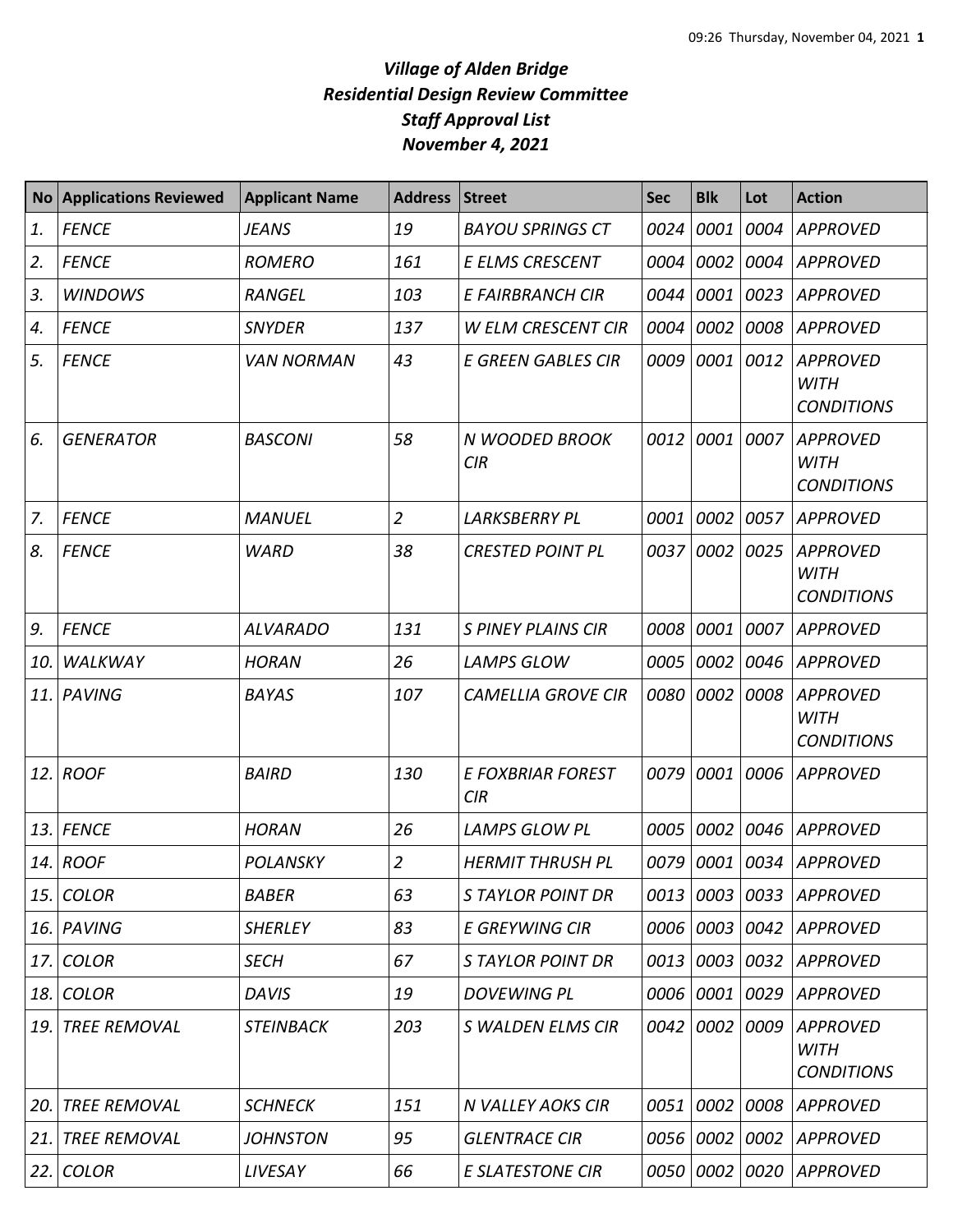|     | No Applications Reviewed | <b>Applicant Name</b>                     | <b>Address</b> | <b>Street</b>                | <b>Sec</b> | <b>Blk</b> | Lot  | <b>Action</b>                                       |
|-----|--------------------------|-------------------------------------------|----------------|------------------------------|------------|------------|------|-----------------------------------------------------|
| 23. | <b>FENCE</b>             | <b>RUNGE BAKER</b><br><b>LIVING TRUST</b> | 19             | <b>JUNE BREEZE PL</b>        | 0067       | 0002       | 0031 | <b>APPROVED</b>                                     |
| 24. | <b>RAILINGS</b>          | <b>BREDEHOFT</b>                          | 10             | <b>E COTTAGE GREEN ST</b>    | 0035       | 0004       | 0003 | <b>APPROVED</b>                                     |
| 25. | <b>PAVING</b>            | <b>BREDEHOFT</b>                          | 10             | <b>E COTTAGE GREEN ST</b>    | 0035       | 0004       | 0003 | <b>APPROVED</b>                                     |
| 26. | <b>ROOF</b>              | LIVEWAY                                   | 66             | <b>E SLATESTONE CIR</b>      | 0050       | 0002       | 0020 | <b>APPROVED</b>                                     |
| 27. | <b>FENCE</b>             | <b>COUFAL</b>                             | 10             | <b>CLASSIC OAKS PL</b>       | 0007       | 0001       | 0031 | <b>APPROVED</b><br><b>WITH</b><br><b>CONDITIONS</b> |
| 28. | <b>GENERATOR</b>         | <b>JOHNSON</b>                            | 150            | N WHISTLERS BEND<br>CIR      | 0081       | 0001       | 0003 | <b>APPROVED</b><br><b>WITH</b><br><b>CONDITIONS</b> |
| 29. | <b>GENERATOR</b>         | <b>WHATLEY</b>                            | 110            | <b>W BRISTOL BEND CIR</b>    | 0011       | 0002       | 0015 | <b>APPROVED</b><br><b>WITH</b><br><b>CONDITIONS</b> |
| 30. | <b>COLOR</b>             | <b>ACMULONA LLC</b>                       | 106            | <b>SAGE BLUE CIR</b>         | 0016       | 0001       | 0029 | <b>APPROVED</b>                                     |
| 31. | <b>GENERATOR</b>         | <b>STRICKLAND</b>                         | 39             | N WINTERPORT CIR             | 0005       | 0002       | 0027 | <b>APPROVED</b><br><b>WITH</b><br><b>CONDITIONS</b> |
| 32. | PATIO                    | ATILY                                     | 83             | N MERRYWEATHER<br><b>CIR</b> | 0082       | 0001       | 0055 | <b>APPROVED</b>                                     |
| 33. | WALKWAY                  | ATILY                                     | 83             | N MERRYWEATHER<br>CIR        | 0082       | 0001       | 0055 | <b>APPROVED</b>                                     |
| 34. | <b>FENCE</b>             | <b>ANAND</b>                              | 11             | <b>CHURCHDALE PL</b>         | 0007       | 0001       | 0036 | <b>APPROVED</b><br><b>WITH</b><br><b>CONDITIONS</b> |
| 35. | <b>COLOR</b>             | <b>SORENSEN</b>                           | 11             | <b>WEBB CREEK PL</b>         | 0046       | 0001       | 0003 | <b>APPROVED</b>                                     |
| 36. | <b>FENCE</b>             | <b>BOGENREIEDER</b>                       | 57             | E SANDALBRANCH CIR           | 0018       | 0002       | 0014 | <b>APPROVED</b><br><b>WITH</b><br><b>CONDITIONS</b> |
| 37. | <b>SCREENED ROOM</b>     | <b>MCLUAGHLIN</b>                         | 97             | N ACACIA PARK CIR            | 0028       | 0004       | 0006 | <b>APPROVED</b><br><b>WITH</b><br><b>CONDITIONS</b> |
| 38. | PAVING                   | <b>MCLAUGHLIN</b>                         | 97             | N ACACIA PARK CIR            | 0028       | 0004       | 0006 | <b>APPROVED</b>                                     |
|     | 39. ROOF                 | <b>RUSINSKI</b>                           | 158            | <b>W BRISTOL OAK CIR</b>     | 0011       | 0002       | 0008 | <b>APPROVED</b>                                     |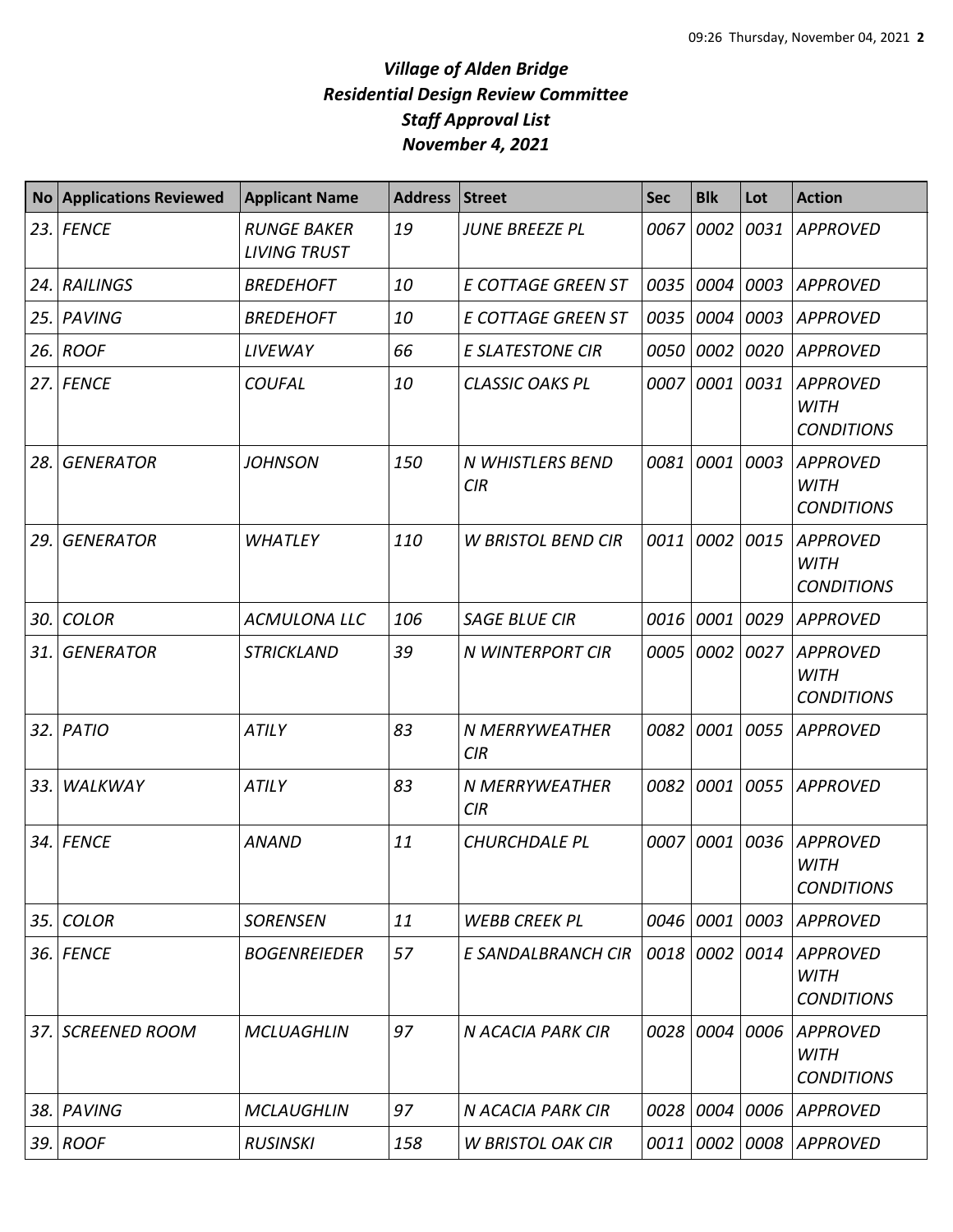| <b>No</b> | <b>Applications Reviewed</b> | <b>Applicant Name</b> | <b>Address</b> | <b>Street</b>                       | <b>Sec</b> | <b>Blk</b> | Lot  | <b>Action</b>                                       |
|-----------|------------------------------|-----------------------|----------------|-------------------------------------|------------|------------|------|-----------------------------------------------------|
|           | 40. FENCE                    | <b>BURTTSCHELL JR</b> | $\mathbf{1}$   | <b>WIND HARP PL</b>                 | 0010       | 0001       | 0026 | <b>APPROVED</b><br><b>WITH</b><br><b>CONDITIONS</b> |
|           | 41. FENCE                    | <b>NOEL</b>           | 6              | <b>N BENTON WOODS</b><br><b>CIR</b> | 0043       | 0002       | 0002 | <b>APPROVED</b><br><b>WITH</b><br><b>CONDITIONS</b> |
| 42.       | <b>ROOF</b>                  | <b>SALAZAR</b>        | 166            | <b>S BROOKSEDGE CIR</b>             | 0058       | 0001       | 0019 | <b>APPROVED</b>                                     |
| 43.       | <b>TREE REMOVAL</b>          | <b>STOBBE</b>         | 66             | <b>S PLUM CREST CIR</b>             | 0064       | 0001       | 0023 | <b>APPROVED</b>                                     |
| 44.       | <b>GENERATOR</b>             | <b>OBERS</b>          | 95             | <b>E SLATESTONE CIR</b>             | 0050       | 0001       | 0034 | <b>APPROVED</b><br><b>WITH</b><br><b>CONDITIONS</b> |
| 45.       | <b>SOLAR PANELS</b>          | <b>WARD</b>           | 42             | <b>W GASLIGHT PL</b>                | 0026       | 0001       | 0096 | <b>APPROVED</b><br><b>WITH</b><br><b>CONDITONS</b>  |
| 46.       | <b>FENCE</b>                 | <b>RIDER</b>          | 39             | <b>CRESTED POINT PL</b>             | 0037       | 0002       | 0024 | <b>APPROVED</b><br><b>WITH</b><br><b>CONDTIONS</b>  |
| 47.       | <b>GENERATOR</b>             | <b>MURDOCK</b>        | 14             | <b>ROCKLEDGE DR</b>                 | 0063       | 0001       | 0023 | <b>APPROVED</b><br><b>WITH</b><br><b>CONDITIONS</b> |
| 48.       | <b>PATIO COVER</b>           | <b>FREASE</b>         | 82             | <b>S BLUFF CREEK CIR</b>            | 0073       | 0002       | 0026 | <b>APPROVED</b><br><b>WITH</b><br><b>CONDITIONS</b> |
| 49.       | <b>SUMMER KITCHEN</b>        | <b>FREASE</b>         | 82             | <b>S BLUFF CREEK CIR</b>            | 0073       | 0002       | 0026 | <b>APPROVED</b><br><b>WITH</b><br><b>CONDTIONS</b>  |
|           | 50. PAVING                   | <b>FREASE</b>         | 82             | <b>S BLUFF CREEK CIR</b>            | 0073       | 0002       | 0026 | <b>APPROVED</b><br><b>WITH</b><br><b>CONDITIONS</b> |
| 51.       | <b>GENERATOR</b>             | <b>MEWSHAW</b>        | 22             | <b>GREYCREST PL</b>                 | 0050       | 0001       | 0029 | <b>APPROVED</b><br><b>WITH</b><br><b>CONDITIONS</b> |
|           | 52. FENCE                    | <b>GONZALEZ</b>       | 30             | <b>VALLEY MEAD PL</b>               | 0076       | 0001       | 0039 | <b>APPROVED</b><br><b>WITH</b><br><b>CONDITIONS</b> |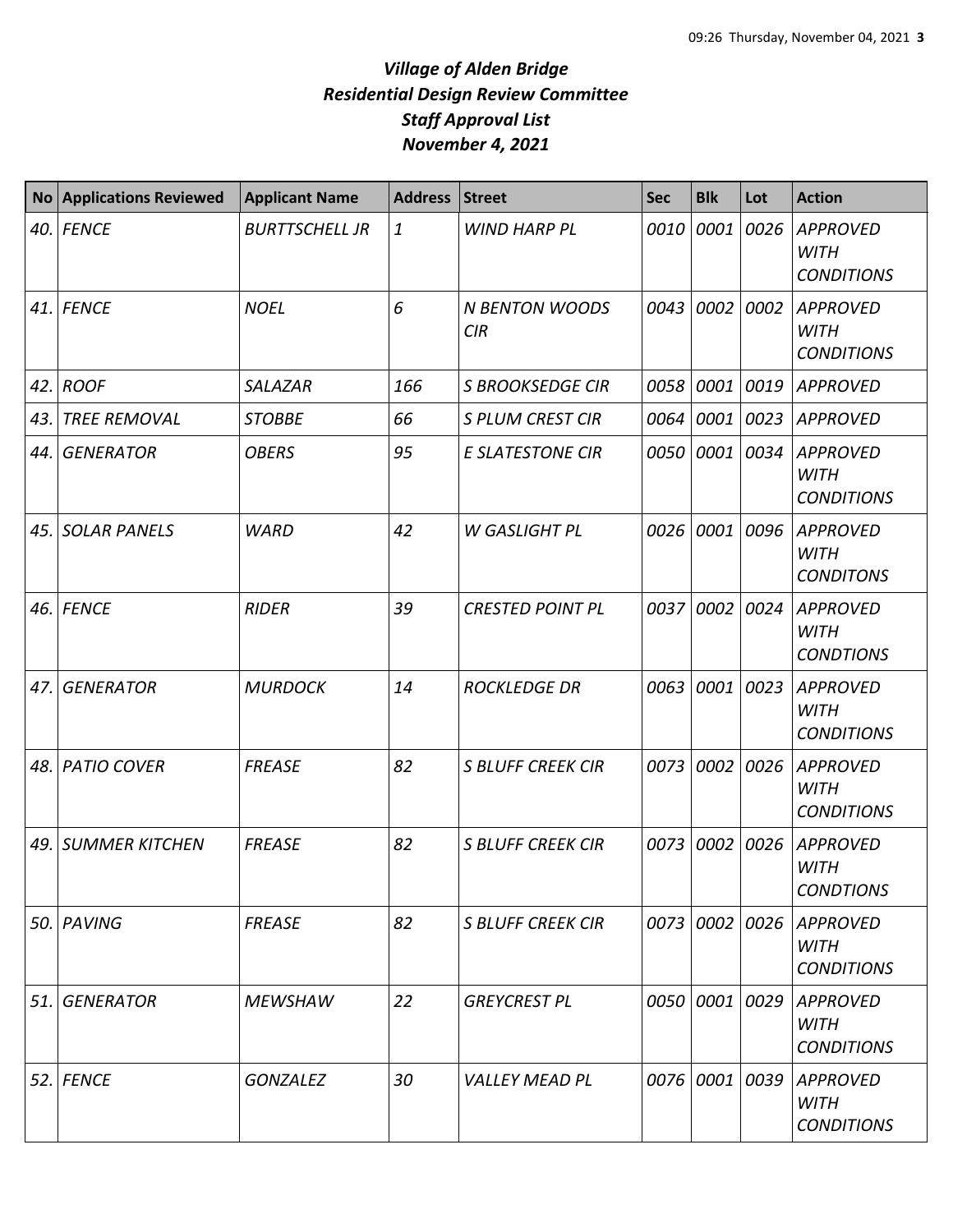| <b>No</b> | <b>Applications Reviewed</b> | <b>Applicant Name</b> | <b>Address</b> | <b>Street</b>             | <b>Sec</b> | <b>Blk</b> | Lot  | <b>Action</b>                                       |
|-----------|------------------------------|-----------------------|----------------|---------------------------|------------|------------|------|-----------------------------------------------------|
| 53.       | <b>GENERATOR</b>             | <b>CAMARENA</b>       | 34             | N WOODED BROOK<br>CIR     | 0012       | 0001       | 0013 | <b>APPROVED</b><br><b>WITH</b><br><b>CONDITIONS</b> |
| 54.       | <b>GENERATOR</b>             | <b>MONICA</b>         | 23             | <b>HARMONY ARBOR CT.</b>  | 0018       | 0002       | 0029 | <b>APPROVED</b><br><b>WITH</b><br><b>CONDITIONS</b> |
| 55.       | <b>ROOF</b>                  | KAMBALIMATH           | 75             | <b>N LINTON RIDGE CIR</b> | 0034       | 0003       | 0014 | <b>APPROVED</b>                                     |
| 56.       | <b>ROOF</b>                  | <b>SALANKIMATT</b>    | 42             | <b>N LINTON RIDGE CIR</b> | 0034       | 0003       | 0014 | <b>APPROVED</b>                                     |
| 57.       | <b>FENCE</b>                 | <b>SALANKIMATT</b>    | 42             | <b>N LINTON RIDGE CIR</b> | 0034       | 0003       | 0014 | <b>APPROVED</b>                                     |
| 58.       | <b>ROOF</b>                  | LIVESAY               | 66             | <b>E SLATESTONE CIR</b>   | 0050       | 0002       | 0029 | <b>APPROVED</b>                                     |
| 59.       | <b>GENERATOR</b>             | <b>QUINTANA</b>       | 58             | W SIENNA PL               | 0031       | 0001       | 0018 | <b>APPROVED</b><br><b>WITH</b><br><b>CONDTIIONS</b> |
| 60.       | <b>WINDOWS</b>               | <b>KING</b>           | 11             | <b>GABLED PINES PL</b>    | 0045       | 0001       | 0026 | <b>APPROVED</b>                                     |
| 61.       | <b>FENCE</b>                 | <b>POLANSKY</b>       | $\overline{2}$ | <b>HERMIT THRUSH PL</b>   | 0079       | 0001       | 0034 | <b>APPROVED</b>                                     |
| 62.       | <b>ROOF</b>                  | EASON                 | 34             | <b>CRESTED POINT PL</b>   | 0037       | 0002       | 0026 | <b>APPROVED</b>                                     |
|           | 63. FENCE                    | <b>ACOMPANADO</b>     | $\overline{2}$ | N MERRYWEATHER<br>CIR     | 0086       | 0002       | 0001 | <b>APPROVED</b>                                     |
| 64.       | <b>GENERATOR</b>             | <b>AITKEN</b>         | 139            | <b>S BROOKSEDGE CIR</b>   | 0058       | 0003       | 0016 | <b>APPROVED</b><br><b>WITH</b><br><b>CONDITIONS</b> |
| 65.       | <b>FENCE</b>                 | <b>MAGALSKI</b>       | 54             | <b>N GREENVINE CIR</b>    | 0037       | 0002       | 0045 | <b>APPROVED</b><br><b>WITH</b><br><b>CONDITIONS</b> |
| 66.       | <b>FENCE</b>                 | JONES                 | 94             | N FLICKERING SUN CIR      | 0093       | 0001       | 0068 | APPROVED                                            |
| 67.       | <b>TREE REMOVAL</b>          | <b>SALAZAR</b>        | 166            | <b>S BROOKSEDGE CIR</b>   | 0058       | 0001       | 0019 | APPROVED                                            |
| 68.       | <b>WINDOWS</b>               | <b>VANMALI</b>        | $\overline{7}$ | <b>WEBB CREEK PL</b>      | 0046       | 0001       | 0002 | <b>APPROVED</b>                                     |
| 69.       | <b>TREE REMOVAL</b>          | KAMBALIMATH           | 75             | <b>N LINTON RIDGE CIR</b> | 0034       | 0003       | 0014 | <b>APPROVED</b>                                     |
| 70.       | <b>ELECTRICAL OUTLET</b>     | <b>ZUMA</b>           | 139            | N VALLEY OAKS CIR         | 0051       | 0002       | 0010 | <b>APPROVED</b><br><b>WITH</b><br><b>CONDITIONS</b> |
| 71.       | <b>DECK</b>                  | <b>ZUM</b>            | 139            | N VALLEY OAKS CIR         | 0051       | 0002       | 0010 | <b>APPROVED</b>                                     |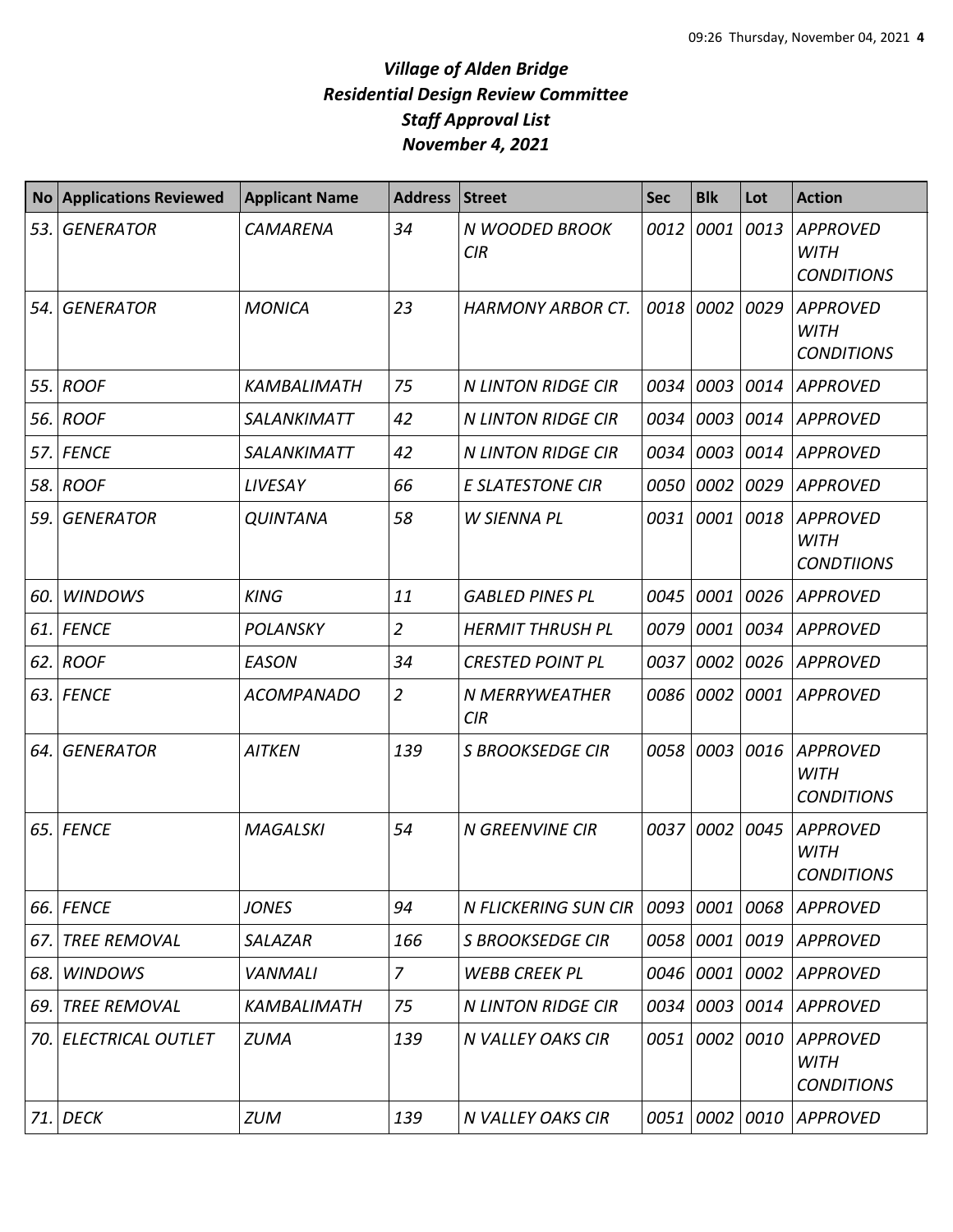|      | <b>No Applications Reviewed</b> | <b>Applicant Name</b>                             | <b>Address</b> | <b>Street</b>            | <b>Sec</b> | <b>Blk</b> | Lot       | <b>Action</b>                                       |
|------|---------------------------------|---------------------------------------------------|----------------|--------------------------|------------|------------|-----------|-----------------------------------------------------|
| 72.  | <b>ATTIC CONVERSION</b>         | <b>SIMONETTI</b>                                  | 34             | <b>GREYCREST PL</b>      | 0050       | 0001       | 0032      | <b>APPROVED</b><br><b>WITH</b><br><b>CONDITIONS</b> |
| 73.1 | <b>PATIO</b>                    | <b>STEINBACK</b>                                  | 203            | S WALDEN ELMS CIR        | 0042       | 0002       | 0009      | <b>APPROVED</b><br><b>WITH</b><br><b>CONDITIONS</b> |
| 74.  | <b>WALKWAY</b>                  | <b>STEINBACK</b>                                  | 203            | S WALDEN ELMS CIR        | 0042       | 0002       | 0009      | <b>APPROVED</b><br><b>WITH</b><br><b>CONDITIONS</b> |
| 75.  | <b>GENERATOR</b>                | <b>TASHEA</b>                                     | 202            | PALE SAGE CT             | 0059       | 0001       | 0003      | <b>APPROVED</b><br><b>WITH</b><br><b>CONDITIONS</b> |
| 76.  | <b>GENERATOR</b>                | <b>TAYLOR</b><br><b>REVOCABLE</b><br><b>TRUST</b> | 119            | <b>E SUNDANCE CIR</b>    | 0059       | 0003       | 0023      | <b>APPROVED</b><br><b>WITH</b><br><b>CONDITIONS</b> |
| 77.  | <b>FENCE</b>                    | <b>SANDERS</b>                                    | 95             | <b>W LAURELHURST CIR</b> | 0045       | 0001       | 0040      | <b>APPROVED</b><br><b>WITH</b><br><b>CONDITIONS</b> |
| 78.  | <b>TREE REMOVAL</b>             | <b>FALCON</b>                                     | 47             | <b>N WINTERPORT CIR</b>  | 0005       | 0002       | 0024      | <b>APPROVED</b><br><b>WITH</b><br><b>CONDITIONS</b> |
| 79.  | <b>FRONT DOOR</b>               | <b>MUNN</b>                                       | 63             | <b>N GREENVINE CIR</b>   | 0037       | 0003       | 0026      | <b>APPROVED</b>                                     |
| 80.  | <b>COLOR</b>                    | <b>MUNN</b>                                       | 63             | <b>N GREENVINE CIR</b>   | 0037       | 0003       | 0026      | <b>APPROVED</b>                                     |
| 81.  | <b>SLIDING DOORS</b>            | <b>BRADLEY FAMILY</b><br><b>TRUST</b>             | 39             | <b>TOWNSEND PL</b>       | 0003       | 0002       | 0053      | <b>APPROVED</b><br><b>WITH</b><br><b>CONDITIONS</b> |
| 82.  | <b>WINDOWS</b>                  | <b>BRADLEY FAMILY</b><br><b>TRUST</b>             | 39             | <b>TOWNSEND PL</b>       | 0003       |            | 0002 0053 | APPROVED                                            |
| 83.  | <b>COLOR</b>                    | <b>BRADLEY FAMILY</b><br><b>TRUST</b>             | 39             | <b>TOWNSEND PL</b>       | 0003       |            |           | 0002 0053 APPROVED                                  |
| 84.  | <b>SOLAR PANELS</b>             | <b>FLOCO</b>                                      | 95             | N MERRYWEATHER<br>CIR    | 0082       | 0001       | 0058      | <b>APPROVED</b><br><b>WITH</b><br><b>CONDITIONS</b> |
| 85.  | <b>WINDOWS</b>                  | <b>MOFFITT</b>                                    | 18             | <b>INDIAN CORN PL</b>    | 0075       | 0001       | 0038      | <b>APPROVED</b>                                     |
| 86.  | <b>COLOR</b>                    | <b>HAINES</b>                                     | 18             | LANTANA TRAIL            | 0040       | 0001       | 0010      | APPROVED                                            |
|      | 87. ROOF                        | <b>SHAIKH</b>                                     | 63             | <b>ROSLYNN BEND</b>      | 0017       | 0002       |           | 0015 APPROVED                                       |